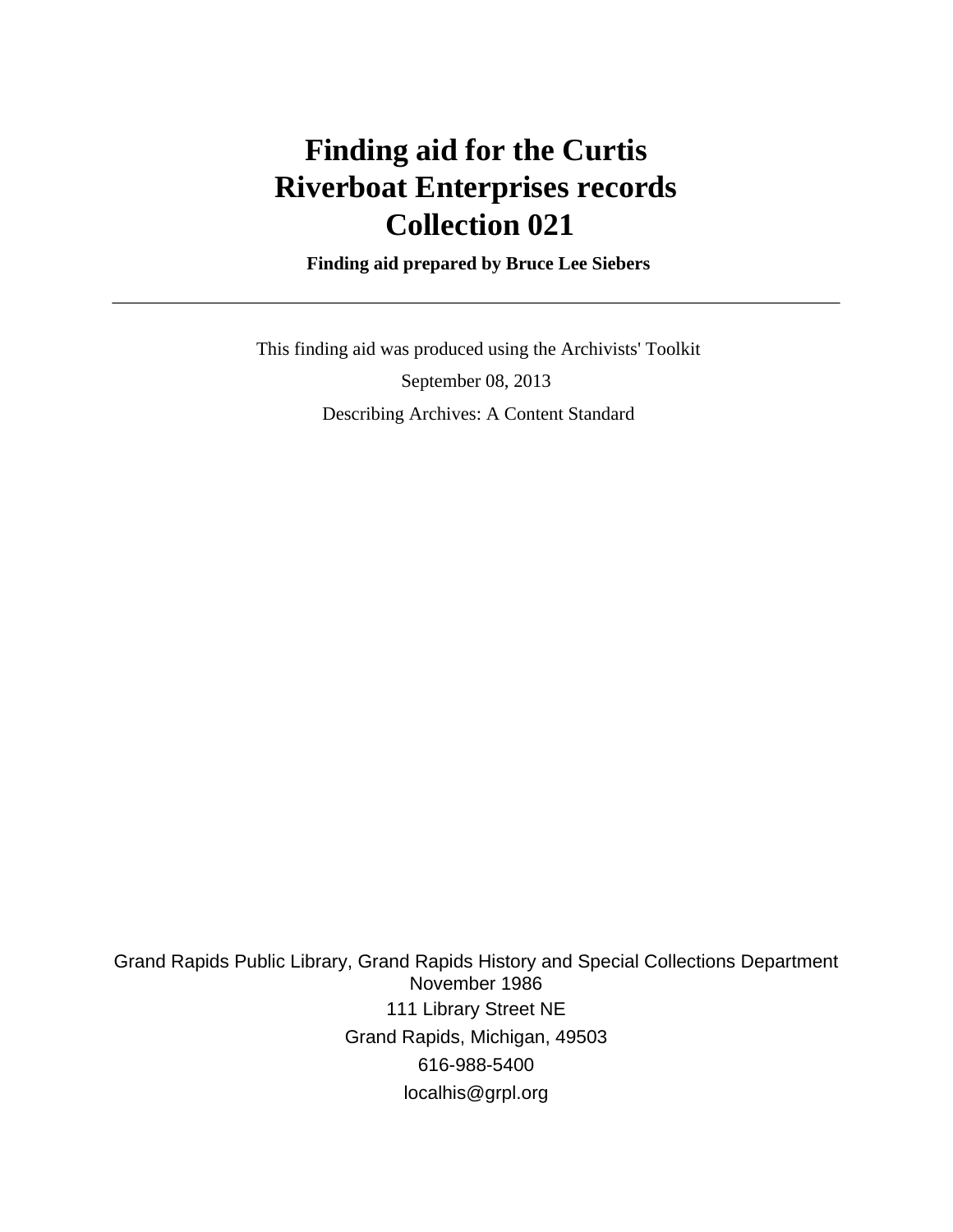## **Table of Contents**

 $\overline{\phantom{a}}$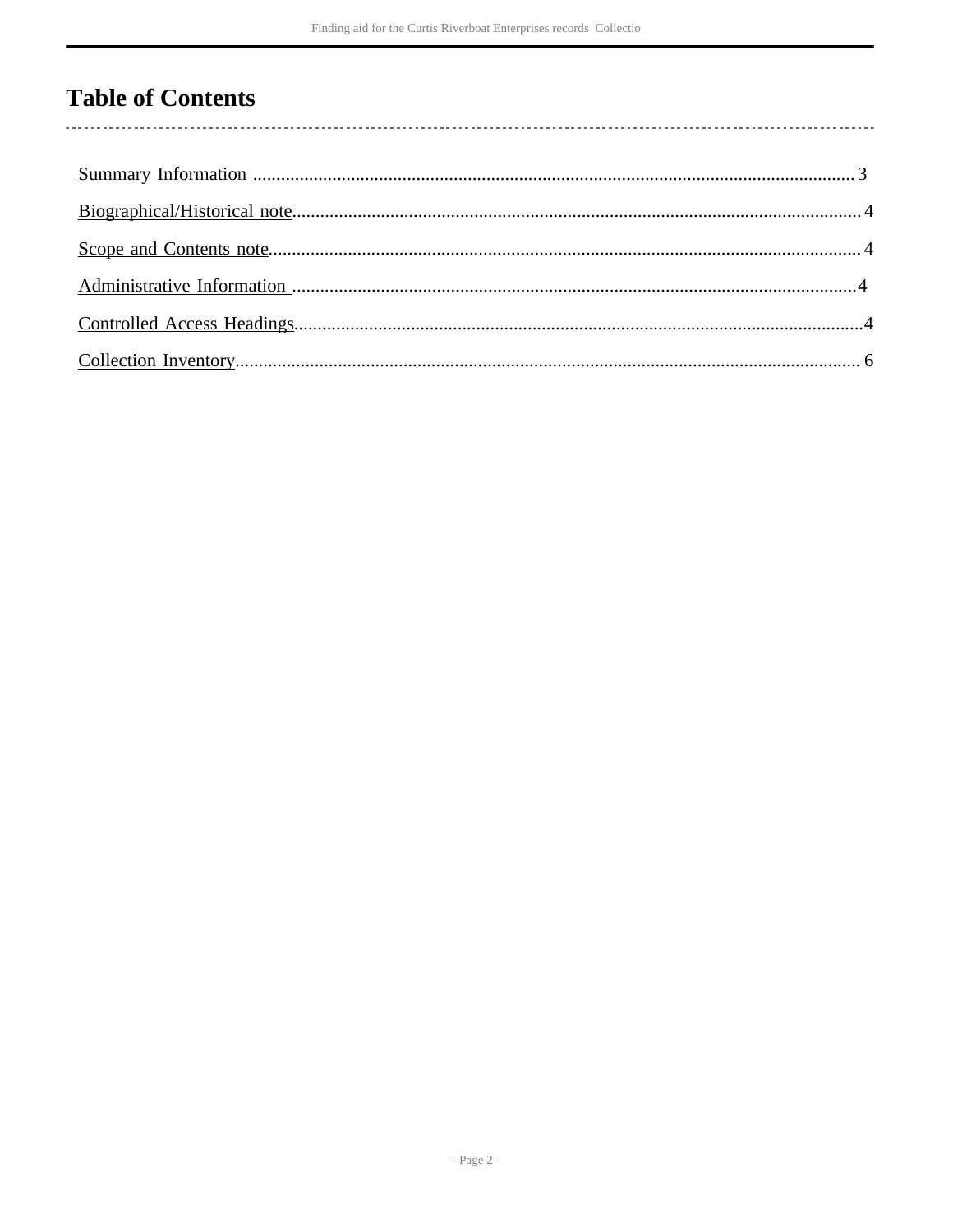# <span id="page-2-0"></span>**Summary Information**

| <b>Repository</b> | Grand Rapids Public Library, Grand Rapids History and Special<br><b>Collections Department</b>                                                                                                                                                                                                                                                                                                                                                                                                                                                                                                  |
|-------------------|-------------------------------------------------------------------------------------------------------------------------------------------------------------------------------------------------------------------------------------------------------------------------------------------------------------------------------------------------------------------------------------------------------------------------------------------------------------------------------------------------------------------------------------------------------------------------------------------------|
| <b>Title</b>      | Curtis Riverboat Enterprises records                                                                                                                                                                                                                                                                                                                                                                                                                                                                                                                                                            |
| Date [inclusive]  | 1966-1972                                                                                                                                                                                                                                                                                                                                                                                                                                                                                                                                                                                       |
| <b>Extent</b>     | 0.21 Linear feet One box                                                                                                                                                                                                                                                                                                                                                                                                                                                                                                                                                                        |
| Language          | English                                                                                                                                                                                                                                                                                                                                                                                                                                                                                                                                                                                         |
| <b>Abstract</b>   | Curtis Riverboat Enterprises operated a 64 foot paddlewheel riverboat<br>called "The City of Grand Rapids." The boat was built by L.D. Clyde<br>Curtis in 1967 and operated from a dock near the city's North Park Bridge<br>until about 1973. It made charter and excursion runs along the Grand<br>River between Holly's Landing (Ann Street NW) and Ada, Michigan.<br>The collection contains correspondence, newspaper clippings, surveys,<br>calculations and legal documents from Curtis Riverboat Enterprises. The<br>papers and records portray the building and operation of the boat. |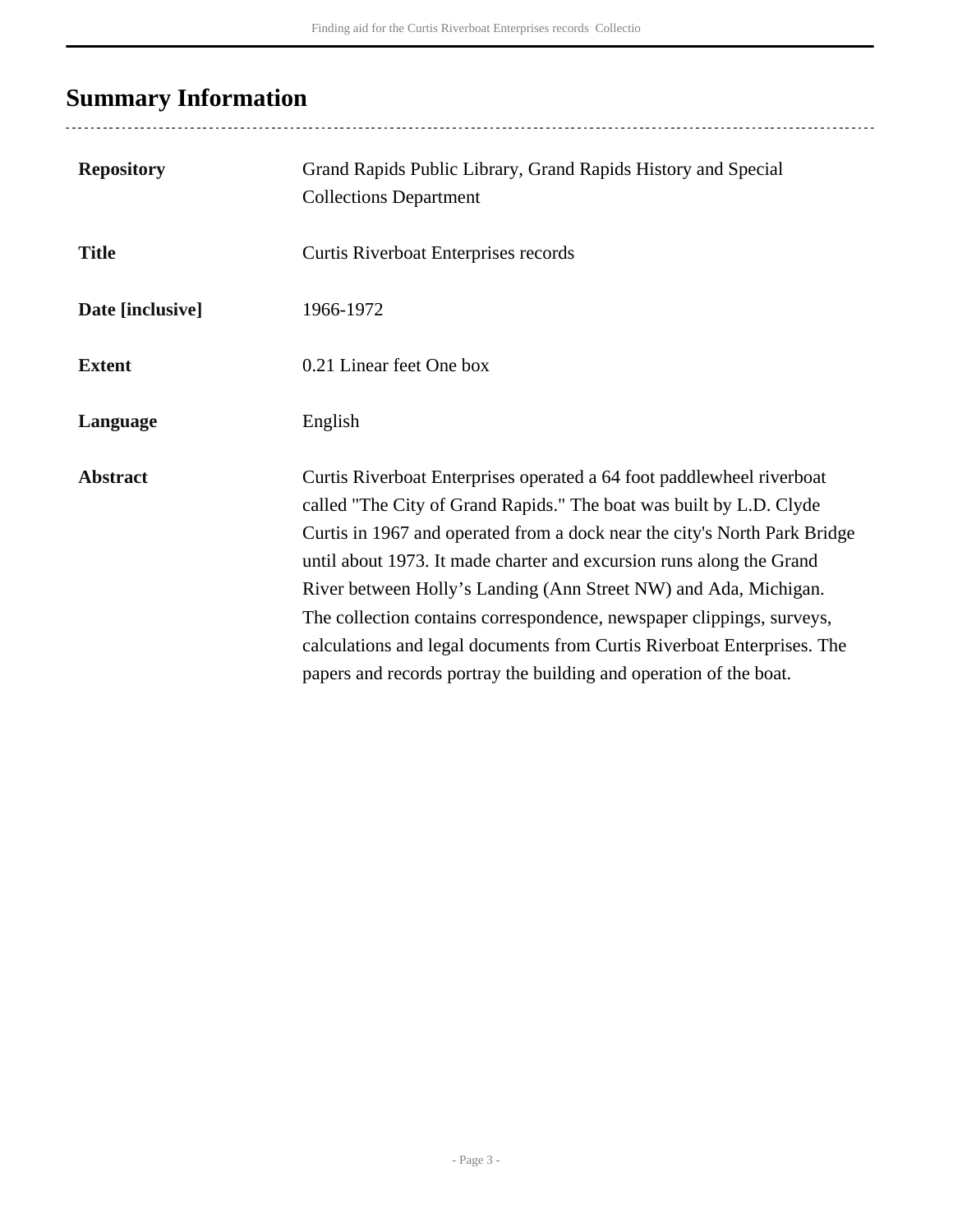## <span id="page-3-0"></span>**Biographical/Historical note**

The City of Grand Rapids, a 64 foot long, 17 ft. wide, steel-hulled, stern wheeled riverboat was built by L.D. Clyde Curtis in 1967. The boat had two decks and was powered by a 1938 John Deer diesel tractor motor. It plied the Grand River from Ann Street to Ada, a distance of about 11 miles, at a speed of 7 miles per hour.

Curtis, a native of Barryton, Michigan (near Big Rapids) operated the boat on a charter/tour basis during the summer months until 1973.

## <span id="page-3-1"></span>**Scope and Contents note**

Contains Curtis' specifications for building the boat, United States Coast Guard inspection reports of the boat, other inspection reports, licenses and permits. Also included are newspaper clippings describing the boat and the Curtis operation, as well as survey descriptions of the boat and her contents.

## <span id="page-3-2"></span>**Administrative Information**

### **Publication Information**

Grand Rapids Public Library, Grand Rapids History and Special Collections Department November 1986

#### **Immediate Source of Acquisition note**

Donor unknown, accession number 1986.206

## <span id="page-3-3"></span>**Controlled Access Headings**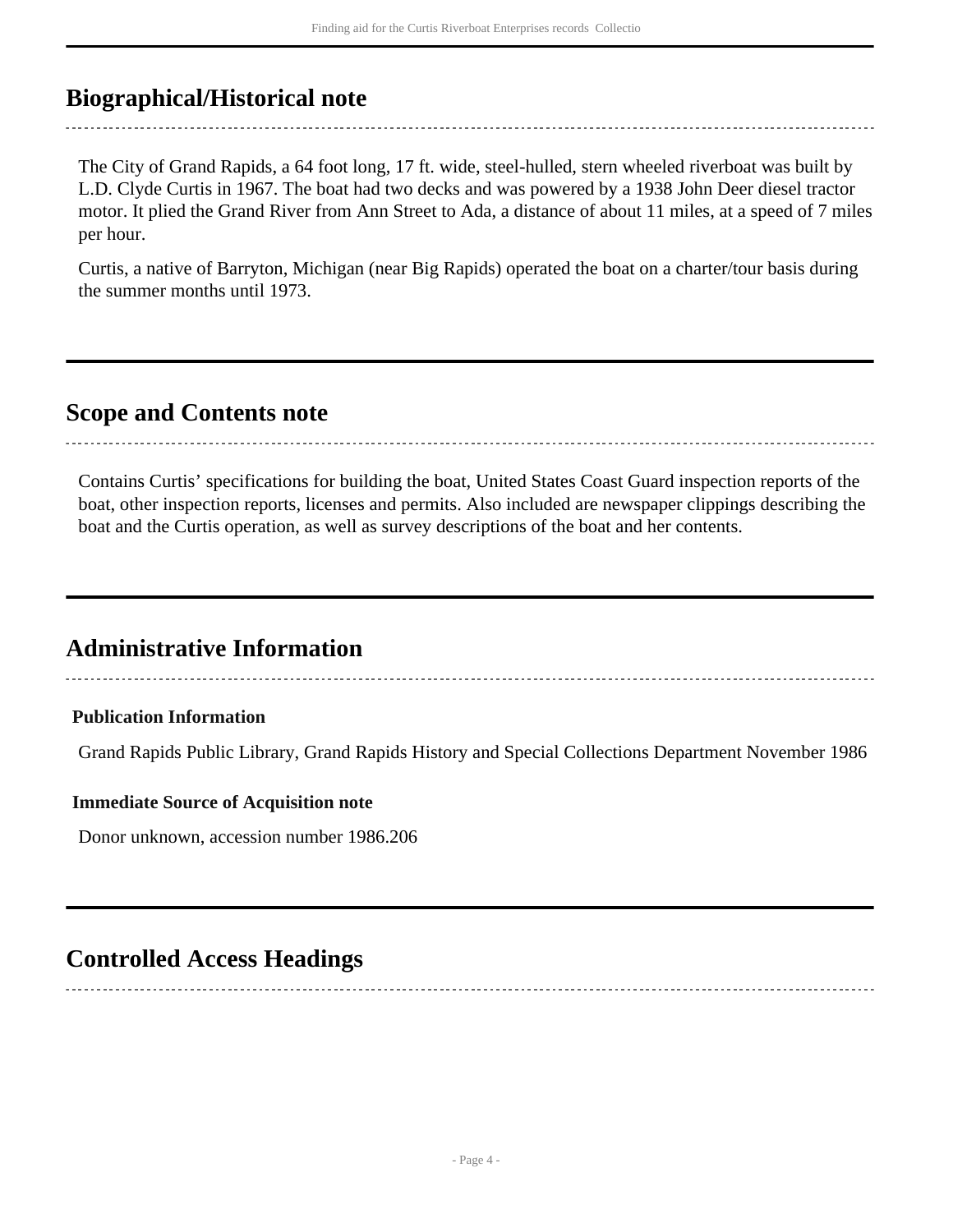## **Corporate Name(s)**

• Curtis Riverboat Enterprises.

### **Geographic Name(s)**

- Grand Rapids (Mich.) -- History
- Grand River (Mich.)

### **Personal Name(s)**

• Curtis, L.D. Clyde